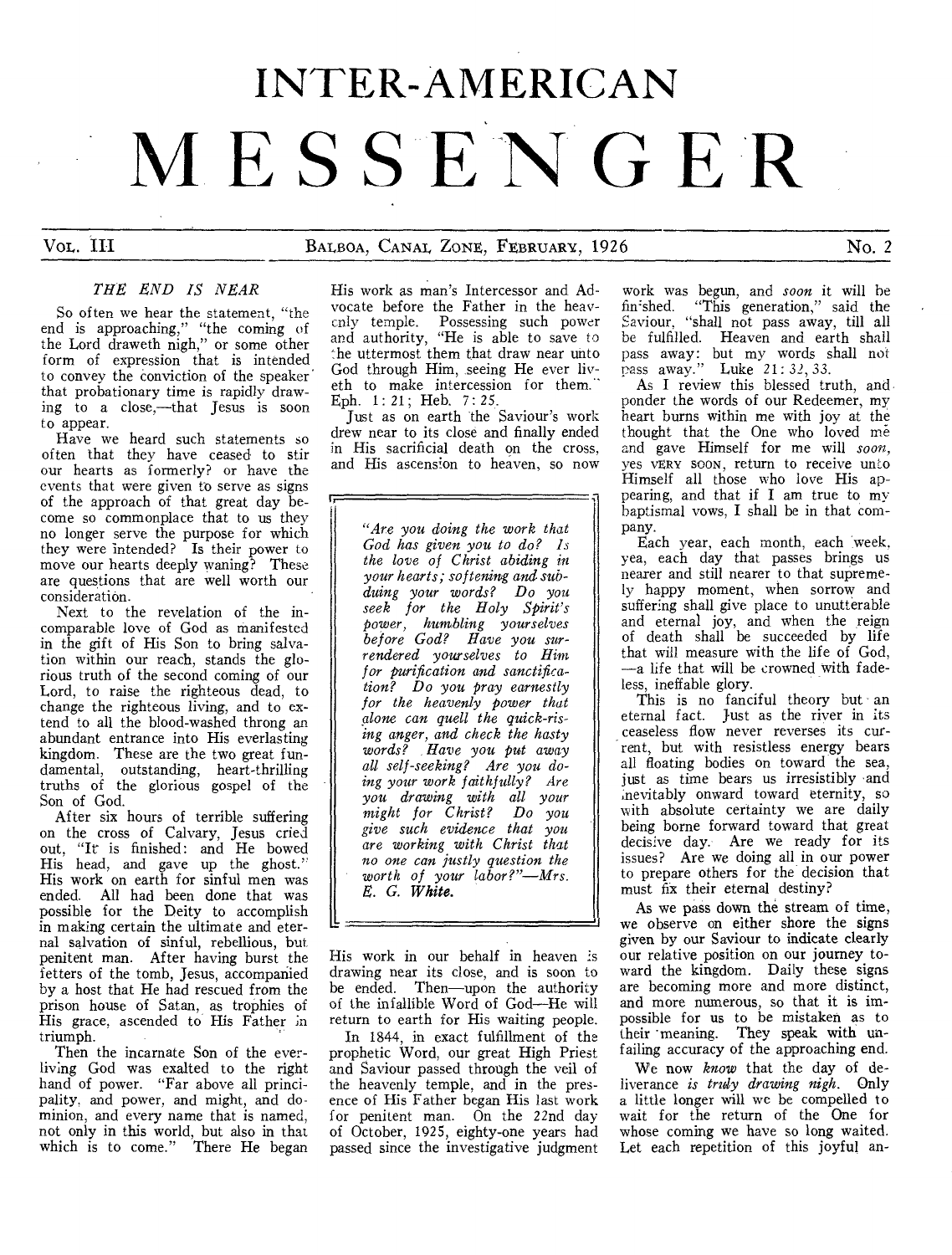nouncement thrill our hearts still more deeply, and awaken us to most thorough preparation for active and efficient service, and at His coming to stand before the Son of Man.

E. E. ANDROSS.

### *WORKERS OR SHIRKERS— WHICH?*

Through the blessing of God the Harvest Ingathering campaign has become an important factor in the work of the Third Angel's Message. It not cnly brings into the mission treasury each year more than three-quarters of a million dollars, but it takes to thousands of homes a knowledge of the Sabbath truth and its progress in the world=wide field. It brings our believers into personal touch with thousands of people whom they otherwise would not meet, and the literature placed in the homes and the personal contact with our workers have in many instances resulted in bringing people into the truth.

Still another important consideration is the effect of the campaign upon the churches of our own denomination. During the campaign there is set before the believers in all our churches, and before our isolated believers as well, a definite, well-defined line of m'ssionary work which can be undertaken by both old and young, and Which brings definite results. Those who join in the campaign with heart and soul find their hearts warmed With the love of God and have the satisfaction of knowing they have done their part to make the campaign a success. Even though the amount of money gathered may not be large, yet many small amounts when brought together from all the believers make a large sum which can do much in the mission field.

It has been said that in every church there are two classes of people, the workers and the shirkers. The workers cooperate in every good work for he building up of the kingdom of God. They are active in the various lines of church work. They are the ones upon hcse work God places a blessing.

The sh:rkers, though many of then have good intentions, for some excuse or another do not become workers. Small difficulties are allowed to hinder the shirker from doing what he realizes deep down in his heart he ought to do. He is unhappy and dissatisfied with himself and with the barrenness of his spiritual life, which he realizes comes from failure to place himself in the channel of God's blessing. He knows (god cannot bless his work for he has

failed to do anything. He does not desire to be a. shirker, but he knows he *is* one through allowing Satan to magnify difficulties.

Statistics which have been gathered indicate that about one-half of our chrrch members do nothing in the Harvest Ingathering work. If everyone of these would this year resolve to be a worker and not a shirker, what a different story could be written of our Harvest Ingathering campaign!

Thousands and thousands of dollars would come into our mission treasury to meet the needs in the regions beyond which otherwise will be unavailable for our work; thousands of homes would be visited with the message of truth which otherwise will not; and thousands of Seventh-day Adventists would share the blessing of God which they otherwise will not.

What a three-fold responsibility rests upon those who fail to engage in this work! Shall we not this year enlist the endeavor of every believer and allow no one to feel that there is nothing to do? Everyone can do something, and we may be certain God will bless every attempt to work for Him.

H. H. COBBAN.

### ANTILLIAN UNION MISSION Corrales 2-A, Havana, Cuba'

ä.

|  | J. A. Leland -     |  | - Superintendent |
|--|--------------------|--|------------------|
|  | A. P. CHRISTIANSEN |  | Secy. Treas.     |

### *BAHAMAS MISSION*

The Bahamas Mission contains more than 160 islands, many of which are not inhabited. The climate is warn, ranging from a little below 60 degrees to 96 degrees. At times it is very trying, especially to those who go to the out islands where it is difficult to obtain proper food. All traveling on the islands, aside from Nassau, has to be done on horse-back or afoot over the rocks. There are no roads, only rough bridle paths.

The people are of mixed races. The colored race predominates. In the out islands many have had a very limited chance for education, but where they have had school privileges, many are very intelligent and they make fine, loyal Seventh-day Adventists when thoroughly converted and instructed.

Brother Lawrence, who has been laboring in Long Island, had ground donated on which to build a church. In Nassau, a city of twelve thousand, we have a nice airy church with school room below. There are people of talent in this church and they are faithful in their tithes and offerings.

We need several more strong young workers who will come to this mission, expecting to meet with many inconveniences; we need young people who have a burden for saving souls; we need young people who when trials come, will not look off across the sea, wishing they were back in America, but will thank God that He has deemed them worthy to sacrifice for Him.

W. E. BIDWELL.

### ż. *A FAITHFUL CANVASSER*

Agostin Borrero comes from one of the poorest towns on the island. His educational advantages have been lim- 'ited. His health is none too good, on account of bad teeth; but he carries heavy responsibilities. Besides his wife, he has a paralyzed father and an old blind mother depending on him. And at times he has to sustain his younger brother and wife.

How does he do it? Through selling books containing the Lord's message. He does not canvass very much among the rich, neither very much in the towns. He has preference for country territory which he has worked several times now. It is considered the poorest in all the island; part of it is widely scattered and lies in a very desolate and secluded part of the Porto Rico mountains. There he walks long distances before he chances across a house, and the same long distances, of course, at the time of the delivery, carrying under his arm, up the mountains and down the dales, the precious seed of salvation. Somehow the Lord gives Somehow the Lord gives him endurance.

Although the territory is wild, scattered, . and poor; and although many claims are made upon Agostin's earnings, the Lord has always given him sufficient for his needs.

When on Sabbath he and his little wife come to the chapel neatly dressed, the village folks say, "That young man is rich, he makes plenty of money.' This is not true, though. He makes very little in reality, and every cent is earned by the sweat of his brow.. But he is rich, in that he has found the secret of joy in the service of Jesus; and he has learned to trust the Lord for his daily bread, to keep him and his dear ones.

Agostin is perfectly happy and contented in the work:that he is doing and enjoys re-working the same territory from year to year. He told Brother Odom, the field secretary, that in order to work it properly, as he wished  $\infty$ do, it would take him six years. Think of \_it! Six. years! Territory in only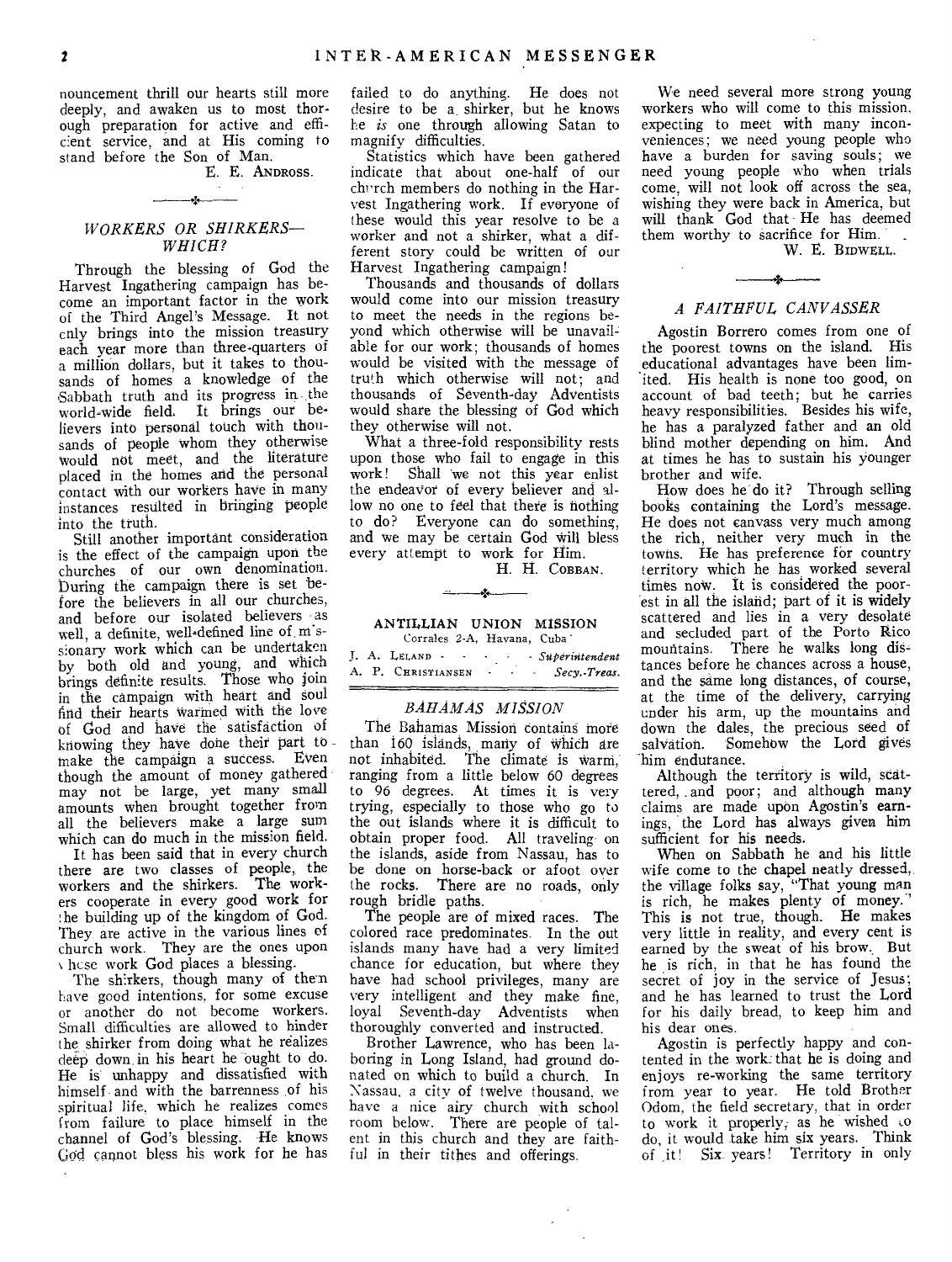one part of little Porto Rico, and the poorest part, at that. Truly, some have a larger vision than others, have they not?

May God give to all of us the vision of this faithful plodder in the Master's vineyard; then we shall find that even "the desert shall rejoice, and blossom as the rose," and barren, unpromising lands shall be converted into hopeful and inspiring fields. H. E. BAASCH.

### $\mathcal{L}$  . The contract of  $\mathcal{L}$ *WHO WILL HELP?*

We are a year closer to the coming of our Saviour Jesus Christ; and when we lift up our eyes to view the field, we see that it is ready for the harvest. Here in Santiago de Cuba, a city of 80,000 inhabitants with only two workers for the mission, it seems impossible to spread the message among all in such a short time. We need more workers to help us carry the gospel to these people. There are many who are interested in the third angel's message; there are those who desire to know the Saviour of the world before the time of probation shall close, but without aid it seems that we cannot reach them.

"Hark! the voice of Jesus calling, `Who will go and work today? Fields are white, the harvest waiting, Who will bear the sheaves away?' Loud and long the Master calleth, Rich rewards He offers free; Who will answer gladly saying, `Here am I, 0 Lord, send me'?"

MRS. E. A. BAISDEN.

### $\rightarrow$ *HOW DO YOU SHARE WITH GOD?*

When the writer was a young lad in his native village in Canada, he used to delight in going fishing with the village blacksmith, who owned a large fishing net, and who nearly always was successful in catching fish. This blacksmith was very free-hearted; and it was always an interesting time when we came to a certain maple tree where we parted to go to our respective homes. Under this tree the fish usually were divided.

This honest old man is now dead; but in memory I can see him still sorting those fish. After he had divided them as evenly as possible, he would take two or three of the largest in his pile and throw them over with mine, and then hastily gather his up, and be gone before I could remonstrate.

The reason I am referring to this experience of the past is to bring your minds to the place where I can ask the question, "How do we *divide* the fish with the Lord? How do we divide the yams, the cocoanuts, the bananas, and the other products of our trees and cultivations? Are we as honest as the old blacksmith, who made sure that the other partner received the larger share? or do we just throw one fish to the Lord, and expect Him to be satisfied with that? Perhaps some of us forget to make the division at all. Let us remember that He expects us to make a definite division.

For this reason we have asked the churches in Jamaica to appoint a certain day in the last week of each month as the definite time when each member of the remnant church shall make the proper division with the Lord. A number of churches are already following the plan. It will bring a blessing to God's people. It will enable the Lord, with the cooperation of His people, to accomplish a "short work" in the finishing of the gospel proclamation.

C. E. WOOD.

### *FOLLOWING THE ANGEL HELPER*

Soon after Brother E. W. Snyder, one of our pioneer missionaries to Cuba, began his work here, my friend, Pedro Cruz, accepted the truth. And as Andrew sought his brother so he sought me, and told me about the powerful and strange truth that the new missionary related. We went to him, and in the first study I was convinced of a part of the truth. Our studies continued. The truths grew more beautiful as we scrutinized them together; and in May, 1907, we, the two first Adventists in Cuba, were baptized in, the Marianao River.

At first in my joy over my newfound hope, I thought all Cuba would be convinced and accept such clear and exact truths. Then in my bitter disappointment over seeing so many reject the message, I said to Brother Cruz that I feared he and I would be the only Adventists in Cuba; but that we would remain stedfast unto the end, come what may.

But God has blessed the work in Cuba marvelously. He has given me many rich experiences, for which I praise His name. On one occasion, for instance, while I was canvassing for "The Coming King," I visited an isolated cottage. As I neared the house, I overheard the wife say to the husband: "That man who is coming there is the very one I saw in my dream last night bringing a book to show us." (She had already related her dream to her husband.)

Later I was reminded in a similar. way of how the angel of the Lord goes

before the colporteur to prepare the hearts of people to purchase the truthfilled books he brings to their homes And today many in Cuba are rejoicing with us in this precious truth, and are looking for the soon return of our<br>blessed Master. M. AVILA. blessed Master.

### *OUR KINGSTON BELIEVERS*

In the city of Kingston, Jamaica, a city of seventy-five or eighty thousand inhabitants, and a seaport having one of the finest natural harbors in the world, we have two large churches. The older has about 600 members; and the new church, organized in another part of the city about a year ago, has a membership of nearly 100.

We are all of good courage; and with God's help we are pressing on, realizing that the end is near and that the work must be finished quickly.

W. J. HURDON.

### AZTEC UNION MISSION

|  |                |        |        |                          |  | Calle de Jalapa 210, Mexico, D. F., Mexico |
|--|----------------|--------|--------|--------------------------|--|--------------------------------------------|
|  | D. A. PARSONS  | $\sim$ | $\sim$ | <b>Contract Contract</b> |  | Superintendent                             |
|  | C. V. WILLIAMS |        |        | $\sim$                   |  | Secv. Treas                                |

### *EXPERIENCES IN THE BOOK WORK*

At our Bookmen's Convention held in Mexico City with representatives .rom the different missions in Mexico, Guatemala, Honduras, and Salvador, we listened time and again to experiences told of the good results being seen from the literature scattered in years past. Mention was made often of the *Seitales de los Tiempos* edited for years by Elder G. W. Caviness.

Brother W. Mayers remembered how Brother J. A. P. Green, recently appointed publishing secretary for our division, used to tell him that then they always had to stop at hotels; but soon they would be able to stay with brethren in their homes when going from place to place, selling our books. And even so it is today in many places where God has raised up witnesses to His truth.

Although many in this country cannot read, churches are raised up as a result of a book or paper falling into the hands of one who would read aloud to others. A former soldier is now leader of a very large and faithful group of Indians brought into the truth by this method. I suppose that is why the book of Revelation promises a blessing not only to those that read it, but to those who *hear* it read.

Two of our workers in a certam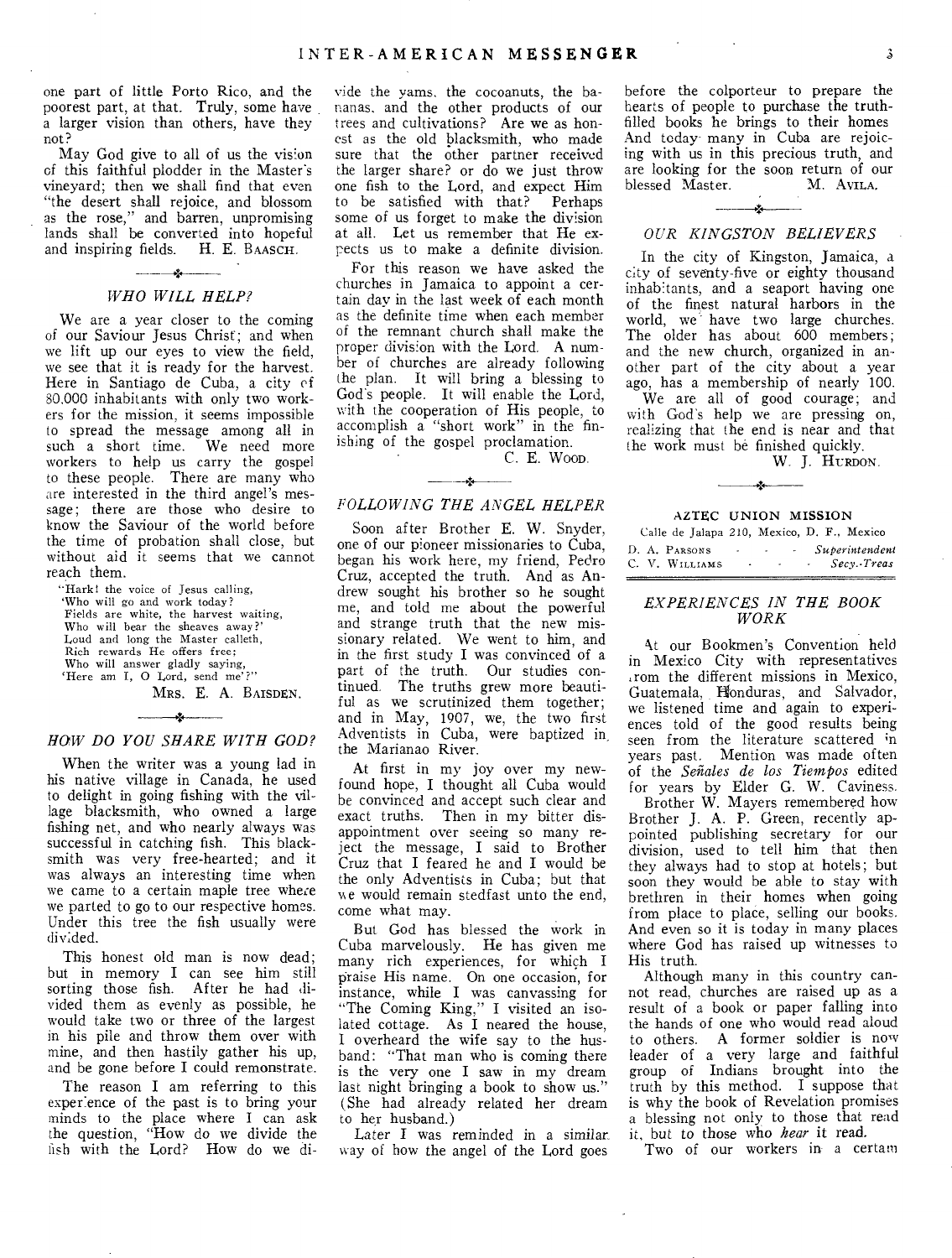city were mistaken for doctors sent to<br>vaccinate everybody. The children vaccinate everybody. feared them and would hide; so the parents wanted nothing to do with these men nor their books. At one home when the book, "Our Day," was presented, our colporteur was harshly accused of being an apostate Catholic.

They threatened to destroy his prospectus. Then they commanded him to bow down before an altar erected in the home, and confess. The brother explained he was not what they thought he was and could not bow down to an image. Then they said he must honor the virgin or they would tie him to the tail of a horse and pull him through the streets of the city. Not without difficulty but with the help of the Lord he escaped from them.

His companion visited a home and was met at the door by the man with a revolver in hand, and was accused also of being an apostate Catholic and creating trouble. He also explained the mistake, and asked permission to show his book and the names of some subscribers. Then apologizing gracefully for the mistake and rude reception given the colporteur, the man signed up for a book.

A young man in the national army visited our school here a few years ago. The principal in welcoming him said, "I hope some day you will be a soldier of Christ." These words impressed him deeply. Later this young man, whose mother is a faithful believer in Vera Cruz, decided to give up his military career for Christ. He came to our school and later went out to sell our books. He is doing good work, and we believe he will be a valuable worker in the near future.

Let us all work and pray and distribute more literature in whatever form and by whatever means most convenient to each of us.

H. BIRBECK ROBINSON.

### $\mathbf{r}$ *WE NEED HELP*

Here in Salvador we are facing a number of very urgent calls. I do not know yet how we shall meet them with our shrunken force of laborers. You know the instruction in the Spirit of Prophecy that it is not wise to start an effort and then leave the people to struggle alone before they are fully established. And here it surely applies with added force. However, *these calls must be filled.* 

Brethren, we need someone at the La Loma school—a native—to follow up the medical work. Nearly five hundred sick were treated by Brother Cly-

 $\mathbf{r}$ 

 $\bar{\mathcal{A}}$ 

iner in one month, and just Monday<br>he had treated sixty-two. Literally he had treated sixty-two. hundreds of people are becoming interested; the whole countryside is wakng up and is astir. Are we going o let these people go hungry for the Bread of Life? Brother- Clymer cannot at present do this follow-up work. What can we do? I believe that God will provide a way. Surely there will be a harvest of souls in that countryside.

The president of Salvador is acquainted with our work at La Loma and says he is going to visit the school soon. However, the enemy is also at work to disrupt and stop what we are doing. Pray that God will give us success.

The government sees the benefits of such a work and is already trying to<br>imitate it only a league away. The imitate it only a league away. President attended the Fourth of July celebration given a few nights past by the American Colony here. My wife and I met him, and had a brief conversation with him. I shall likely call on him in a few days to have a talk about  $\frac{1}{2}$  our medical and school work in which<br>he is interested. E. P. How ARD. he is interested. E. P. HOWARD.

### *ECHOES FROM TEHUANTEPEC MISSION*

Brother 0. C. Barrett and family have moved from their Indian station at Acayucan to the mission headquarters in Orizaba, where Brother Barrett has taken up the work of secretary and treasurer as well as secretary of the Sabbath school and young people's departments for the Tehuantepec Mission. Brother and Sister Barrett's long experience in this mission will make them valuable workers in these departments.

Our hearts were gladdened a few days ago by the receipt of two letters containing special donations to be used to supply a teacher for the Indian school at Chalchijapan. This school was built by our native believers in that village over three years ago, when they accepted this great truth. They then wrote the mission headquarters that they had built a school house and a house for a teacher and would pay his living expenses if the mission would send the teacher.

The lack of funds has kept that little school house empty and our dear native believers waiting for over three years. Now we can send them the joyful news that money has at last be-n received to send them a teacher. Several other companies are likewise waiting for teachers. This is one of their greatest needs. We hope the day will soon come when these urgent calls can be answered.

Brother Sanchez who has just completed a visiting tour of our churches on the Isthmus, reports many believers ready for baptism. This news is very encouraging and we hope soon to have a very substantial gain of baptized believers.

A short time ago Brother Barrett was traveling on horseback to visit a family of believers living several miles from his station. When a short distance from his destination, while jogging quietly through a heavily wooded district, his horse came to a sudden halt. Just as the horse stopped, Brother Barrett heard the crack of a rifle and a bullet passed through his saddle horn.

Looking in the direction of the report, Brother Barrett saw part of a man's head and the barrel of a rifle protruding from behind a tree. The horse quickly leaped forward carrying its rider around a turn in the road and beyond the reach of the attempted assassin's bullet. Brother Barrett believes the hand of God stopped his horse just in time to prevent his assailant's bullet from passing through his body. It is believed this atempted murder was prompted by anti-protestant sentiments and also the intent of robbery. J. B. NELSON. J. B. NELSON.

| CARIBBEAN UNION MISSION      |                                        |                                        | General Delivery, Willemstad, Curacao, D. W. I. |
|------------------------------|----------------------------------------|----------------------------------------|-------------------------------------------------|
| W. E. BAXTER<br>C. E. KNIGHT | <b>Contract Contract</b><br>$\sim 100$ | $\sim 10^{-11}$<br>$\sigma_{\rm{max}}$ | - Superintendent<br>- Secy.-Treasurer           |

### *ENCOURAGING LITERATURE EXPERIENCES*

We have been praying that the Lord would send us colporteurs to help carry the good news of salvation to the needy fields in this union, especially to the islands of Martinique and Guadeloupe, where we have above four hundred thousand French-speaking people and only one colporteur. You will rejoice to know that this colporteur has helped to answer our prayers. In his last letter he says:

"You will be glad to learn that a brother who has accepted the truth by reading tracts from me and through personal labor, has joined me in carrying the light to his countrymen in darkness and superstition. He has shown fruits that convinces me that the Master has found another colporteur for this field. We have just returned from a two week's battle in < the southern part of the island. The Lord blessed us wonderfully in leaving our books in the hands of the people."

 $\sim$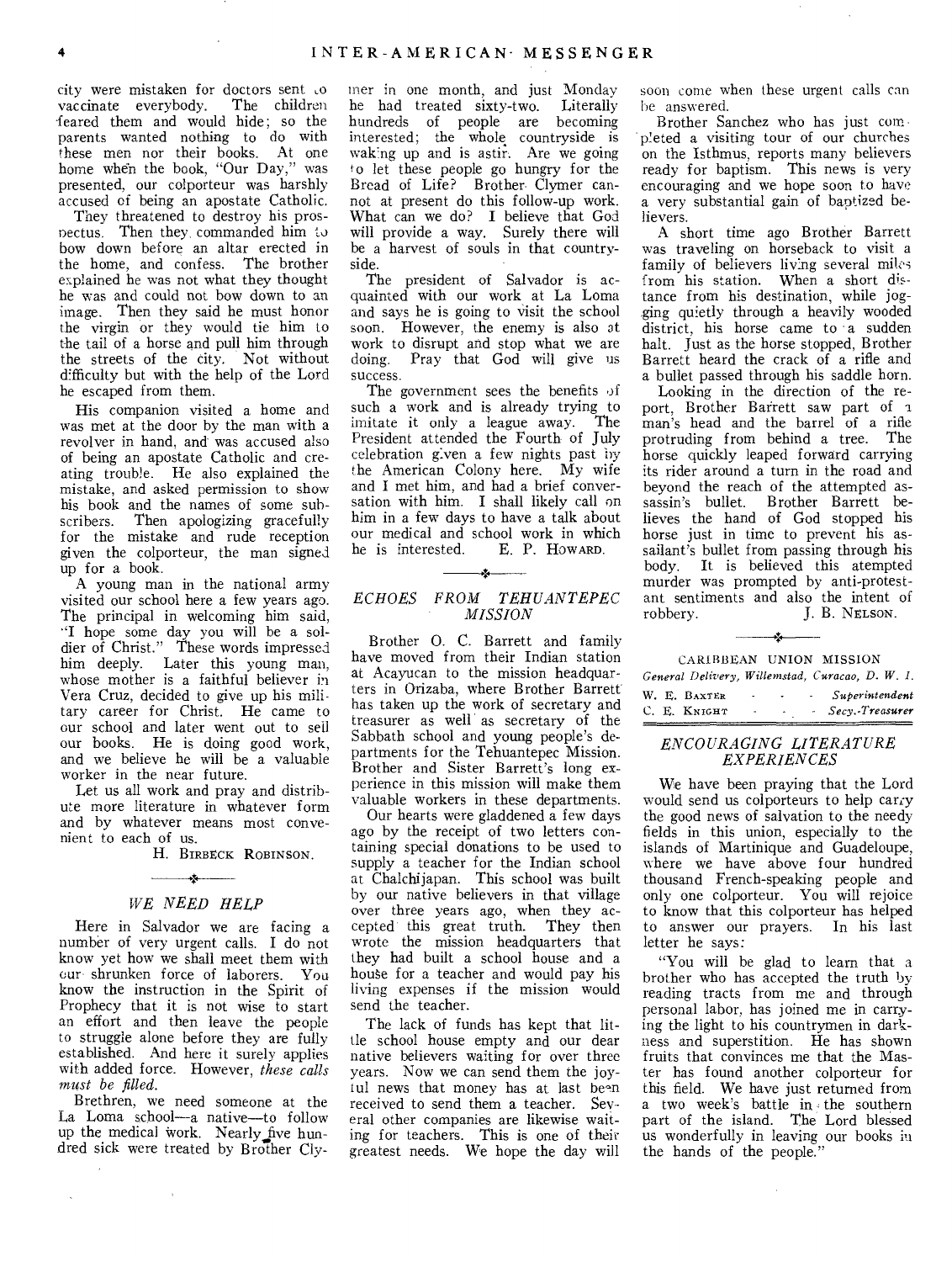This young man who has found the true light is following the footsteps of Philip who went seeking after others as soon as he had found Jesus. May the Lord bless him as He did Philip.

One young man from the United States came to Colombia seeking work; and through the personal efforts of one of our faithful colporteurs he gained a knowledge of this precious truth. The result was he accepted the Message, and a few weks ago was baptized into the fold of Christ. This young man attended our colporteur's institute in Barranquilla, and plans to go out to help spread the light of the last warning Message.

This Message is going to be finished on time, in this generation, and if those who have known the truth for years fail to respond to the great need of the hour, the Lord will raise up men who will fill in the gap and finish the work. It is wonderful how the mesage is going forth with power in these dark Catholic countries. Word came from Bogota the other day telling of one of our colporteurs having taken two hundred orders recently for one of our large books. Brother Steeves, the field missionary secretary of Venezuela, in thirty-seven hours took \$684.00 worth of orders in the city of Caracas. Truly, the Lord is preparing the way for this last warning Message, and the hour has struck for it to be given.

Will not all our churches take heed to the following statement from the Spirit of Prophecy?—"Church members, awake to the importance of the circulation of our literature, and devote more time to this work. Place in the homes of the people papers, tracts, and BOOKS that will PREACH THE GOS-PEL in its several lines. There is no time to be lost. Let many give themselves willingly and unselfishly to the canvassing work, and thus help to sound a warning that is greatly needed. When the CHURCH takes up her apponited work she will go forth 'FAIR AS THE MOON, CLEAR AS THE SUN, AND TERRIBLE AS AN AR-MY WITH BANNERS.'*"—"Christian Service," p. 147.* C. B. SUTTON.

### *THE LEEWARD ISLANDS MISSION*

This mission began life, as a separate organization, January 1, 1925, establishing its headquarters in Antigua. Antigua is the seat of government for all the Leeward Islands under British control. Its position is about midway between the Virgin Islands, the western extremity of the mission and the islands of Martinique and British Dominica. the southeastern part of our field.

It would be difficult to give an exact statement of the area of this field. It has fifteen main islands, which are surrounded by a number of small, sparsely inhabited mountain-tops which raise their fertile summits a few hundred feet above the watery deep. The main islands contain about 2,000 square miles, and their population is slightly under 600,000.

The major portion of the inhabitants are of the peasant class, who have work cnly about three days per week at a wage of from ten to fifteen cents a day for women, and up to twenty five cents for men. A skilled mechanic does well if he obtains one dollar a day. I have traveled over all the islands in our field and find little variation in

### *WORK*

### If you are poor—work.

- If you are rich—continue to work.
- If you are burdened with seemingly un-
- fair responsibilities—work.
- If you are happy—keep right on working. Idleness gives room for doubts and fears.
- If disappointments come—work:
- If sorrow overwhelms you, and loved ones seem not true—work.
- If health is threatened—work. When faith falters and reason fails—
- just work.
- When dreams are shattered and hope seems dead—work. Work as if your life were in peril. It really is. Whatever happens—work.
- Work faithfully—work with faith.
- Work is the greatest material remedy available.
- Work will cure both mental and physical afflictions.

*—The Silent Partner.* 

wages, except in the Virgin Islands of the United States, where they are slightly higher; but even there the scarcity of work about balances the financial outlook with the other islands.

Though many of our members here have held to the truth faithfully for many years, they have been left so much to themselves that there is a great lack of suitable leaders for the churches. For this reason closer attention has to be given to the details of church work. The membership as we found it was 583; but investigation discovered that of these a large number had migrated to other lands.

Notwithstanding the existing poverty, the tithes and offerings in 1924 amounted to  $$5,476.10$ . I could tell many touching stories of faithfulness and liberality involving real sacrifice. While

writing this I have been visited by a sister who walked fourteen miles to sell four pounds of arrowroot on which she makes one cent per pound. This s'ster is a home missionary secretary in one of our churches. She has a sick husband and four children to support. But her tithes and mission offerings are paid regularly each week. Nor is this an isolated case. It is a sample of many. Another has come in who carries a large can of milk on her head ten miles daily. For this she receives 83.60 a month. Out of this she, pays hex tithes and offerings, and supports herself and daughter.

We now have twenty churches and companies. Our Sabbath schools have a membership of 816, and these gave \$929.62 to missions during the first three quarters of 1925.

Our force for carrying on the work of these islands, which are separated by angry seas, subject to earthquakes, hurricanes, and loathsome diseases, is small. Elder I. G. and Sister Knight are in the Virgin Islands, and Brother van Putten assists them; Elder Philip Giddings and family are contesting with the dominant Roman Catholicism and priest-craft of the French Islands. Elder J. A. Reid, another veteran warrior and his wife from Jamaica, are battling with the starving conditions at Montserrat. Brother George Rickard and wife are in charge of the work in the islands of St. Kitts, Nevis, St. Eustatius, and Saba, besides carrying the field and home missionary secretaryship.

The secretary-treasurership of the mission and tract society are in the hands of Miss E. M. Edmed, while the Sabbath school and Missionary Volunteer departments are cared for by Mrs. Edmed. There are ten canvassers distributed through the field.

Four of our church buildings were completely demolished by the hurricane last year, and others were badly damaged. Subsequent earth tremors and drought have been completing what those terrible visitations began, making it imperative that we spend much time this year in effecting repairs. Yet the means granted and allowed will not restore some of the buildings. Our main church building which we hoped would last longer has begun to totter and is dangerous to use. Yet we do not have funds to save the building.

As a whole, this mission field is a loyal, co-operative portion of the Caribbean Union, and given reasonable time, and adequate means to get things in order, will keep step in the onward march of God's great work. We earnestly bespeak for this field a liberal and prayerful interest. H. J. EDMED.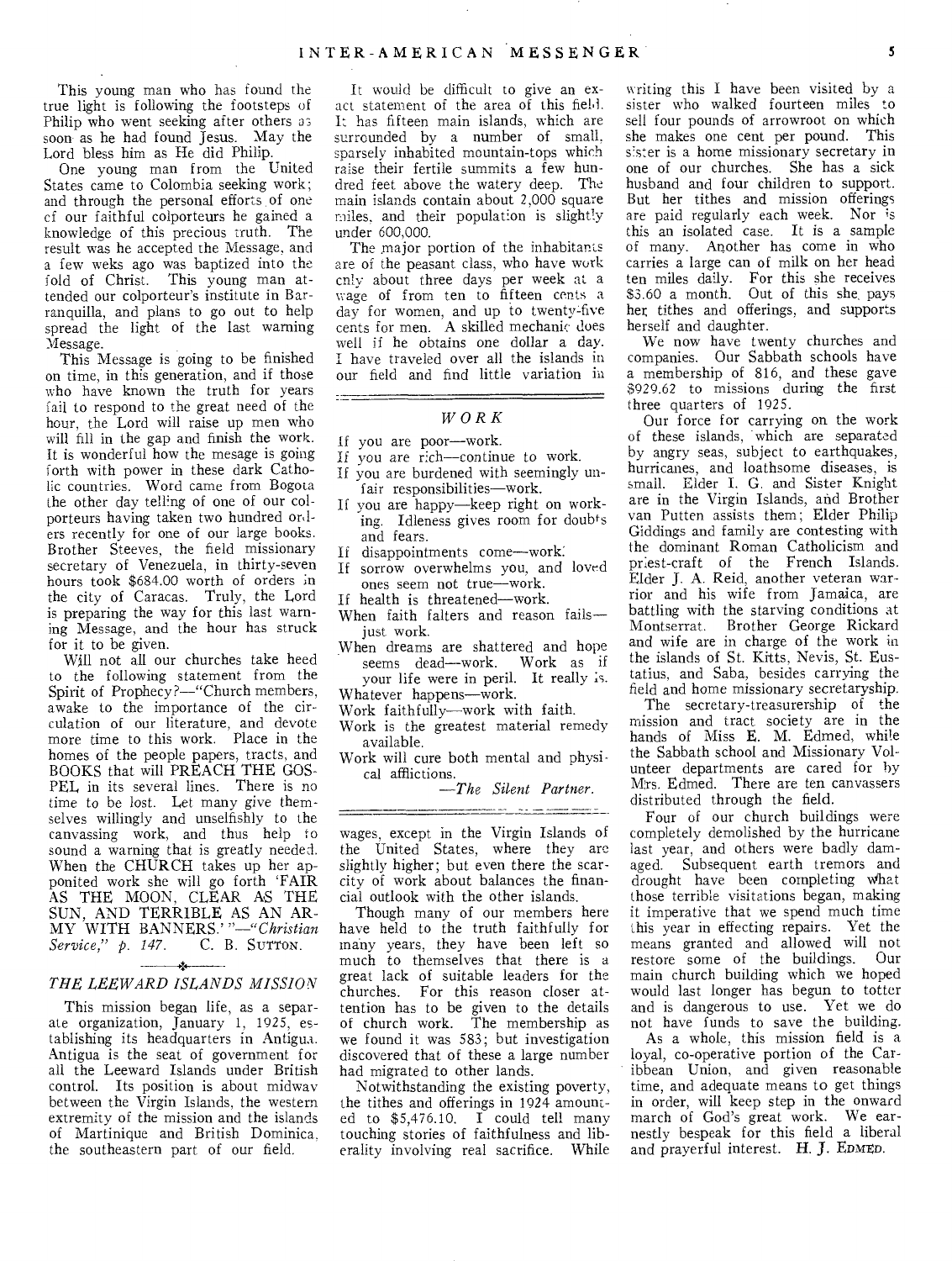### *\$250 IN THREE DAYS*

We are pleased to submit the colporteur report for November. It shows a little decrease over the previous month in total sales; but it does not contain any record of the sales in the Haiti, Santo Domingo, or Honduras missions, or in the South Caribbean Conference. We feel certain that if we had received reports from the above fields, the November report would show a considerable gain over October.

Each field should send a report of the month's work direct to the union and the division offices not later than the 15th of the month.

Many interesting reports come to the office from time to time, telling how the Lord is going before the men and women who are carrying the printed page. Brother D. C. Babcock, superintendent of the Guiana Mission, in writing to the division office says: "I have spent over two weeks up the Demerara river in company with Brother Carter, and have had some excellent meetings. Brother Carter took our launch out alone, and in three days sold over \$250.00 worth of our books.<br>He sold at almost every house." F. L. HARRISON. He sold at almost every house."

### *COLPORTEUR SALES FOR NOVEMBER 1925*

|                                                          |                | Colp. Hours     | Orders                | Value                      |                            | Mag. Sales Total Sales     |
|----------------------------------------------------------|----------------|-----------------|-----------------------|----------------------------|----------------------------|----------------------------|
| Antillian Union<br>Bahama<br>Cuba<br>Haiti               | 1<br>$12^{12}$ | $\cdots$<br>631 | $\cdots$<br>336       | 117.55<br>2,006.95         | .<br>123.25                | 117.55<br>2.130.20         |
| Jamaica<br>Porto Rico<br>Santo Domingo                   | $\frac{8}{7}$  | 145<br>404      | 36<br>69              | 626.43<br>659.78           | <br>130.00                 | 626.43<br>789.78           |
| Tctals                                                   | 28             | 1,180           | 441                   | 3,410.71                   | 253.25                     | 3,663.96                   |
| Aztec Union<br>Guatemala-Salvador<br>Honduras            | 5              | 314             | 204                   | 880.50                     |                            | 880.50                     |
| Mexico                                                   | 30             | 2,347           | 694                   | 3,543.60                   |                            | 3,543.60                   |
| Totals                                                   | 35             | 2.661           | 898                   | 4,424.10                   |                            | 4,424.10                   |
| Caribbean Union<br>Colombia<br>Guiana<br>Leeward Islands | 3<br>. .<br>9  | 240<br>.<br>873 | 40<br>$\cdots$<br>109 | 269.00<br>166.63<br>498.66 | 59.70<br>$\cdots$<br>24.50 | 328.70<br>166.63<br>523.16 |
| South Caribbean<br>Venezuela<br>West Caribbean           | 5<br>21        | 1,103<br>1,170  | 468<br>744            | 3,284.20<br>2.605.55       | $\cdot$<br>.               | 3,284.20<br>2,605.55       |
| Totals                                                   | 38             | 3,386           | 1,361                 | 6,824.04                   | 84.20                      | 6,908.24                   |
| Inter-Am. Div.                                           | 101            | 7,227           | 2.700                 | 14,658.85                  | 337.45                     | 14,996.30                  |

### *GROWING AT A RAPID RATE*

Our total on the Extension Fund in the Leeward Islands for the year 1925 is now \$75.19. This is very far short of our goal, looking at it that way. But comparing with the previous year I find that in 1924 this field brought in the wonderful sum of \$2.25. So while the amount is still small, the increase is very encouraging.

You will be interested to know that we have used a total of 2,500 Morning Watch calendars for 1926, a per capita of a little more than four per member for the entire field. ETHEL M. EDMED.

### *NEW CONVERTS MAKING GOOD COLPORTEURS*

At present we have six colporteurs in the field. Two of the new men in our bookmen's army of Honduras are doing splendidly. They are both new converts to the truth. Brother Pablo Barrow, a conductor on one of the railroads, accepted the truth and was- baptized about six months ago. He influenced the train dispatcher on the same road and as a result this young man accepted the truth; and when they both had to give up their good salaries because of the Sabbath, they went out selling our precious literature. The former

## OUR FIELD LEADERS *PUBLISHING*

| ANTILLIAN UNION             |                                |
|-----------------------------|--------------------------------|
| G. D. Raff                  | Division Publishing Department |
| $Cuba$ - R. E. Stewart      | J. A. P. GREEN - Secretary     |
| Jamaica · · · O. P. Reid    |                                |
| Porto Rico - - - Leo Odom   | AZTEC UNION                    |
| Santo Domingo - F. E. Brito | Guatemala, Honduras, and       |

conductor is now working with books among the Spanish people of British Honduras, and that he is successful is seen by his reports. His former train dispatcher is dispatching all the books he can dispose of in La Ceiba. One of his recent reports shows orders for \$133.00 gold worth of books in one week. The other men in the field are also doing fine. Sister Howell is selling small books and magazines in Belize. E. J. LORNTZ.

### *PROGRESSING IN PORTO RICO*

We have two new colporteurs. They are recent convers from the tent efforts last summer. They are both single men, the first men to be new in the work since I came to the field. Two more are to start in January. I should like to have six good steady men for this field. The cane-milling season is open'ng up now, and we are going to follow it up. I hope that we shall be able to get in a lot of good work during this<br> *LEO* ODOM.<br> *ACTER EDOM CULLER PROS* time. LEO ODOM.

### *NOTES FROM THE PRESS*

Within the past few days, shipments of books averaging three cases to each field, have been sent to Porto Rico, Santo Domingo, western Nicaragua (in the West Caribbean), and Jamaica; two shipments (eight cases in all) to Cuba, and a

### *FEBRUARY "EL CENTINELA" CIRCULATION*

| Territory                                                                                                                            | Goal<br>$J$ ul $\nu$ 1 | 2d Month<br>Goal | February<br>Circulation                  | Short |
|--------------------------------------------------------------------------------------------------------------------------------------|------------------------|------------------|------------------------------------------|-------|
| Cuba<br>Porto Rico<br>Santo Domingo                                                                                                  |                        |                  | 3,396<br>1,258<br>400                    |       |
| Antillian Union                                                                                                                      | 9,000                  | 6,172            | 5,054                                    | 1,118 |
| Guatemala-Salvador<br>Honduras<br>Mexico                                                                                             |                        |                  | 344<br>231<br>2,152                      |       |
| Aztec Union                                                                                                                          | 10.000                 | 5,232            | 2,727                                    | 2,505 |
| Atlantic Colombia<br>Central Colombia<br>Venezuela<br>West Caribbean                                                                 |                        |                  | 739<br>101<br>280<br>1,180               |       |
| Caribbean Union                                                                                                                      | 5,000                  | 2,389            | $2,300 -$                                | 89    |
| INTER-AMÉRICA                                                                                                                        | 24.000                 | 13.793           | 9.986                                    | 3,807 |
| Arizona<br>California<br>Central California<br>Southern California<br>Southeastern California<br>South Texas<br>Miscellaneous States |                        |                  | 28<br>34<br>27<br>29<br>146<br>99<br>173 |       |
| United States                                                                                                                        | 3,500                  | 1,606            | 536                                      | 1,070 |
| Philippines<br>Miscellaneuos Foreign                                                                                                 |                        |                  | 31<br>39                                 |       |
| Miscellaneous                                                                                                                        | 250                    | 127              | 70                                       | 57    |
| Total, February, 1926<br>Total, February, 1925                                                                                       | 27,750                 | 15,526           | 10,677<br>8.793                          | 4,849 |
| Increase, 1926                                                                                                                       |                        |                  | 1,884                                    |       |

-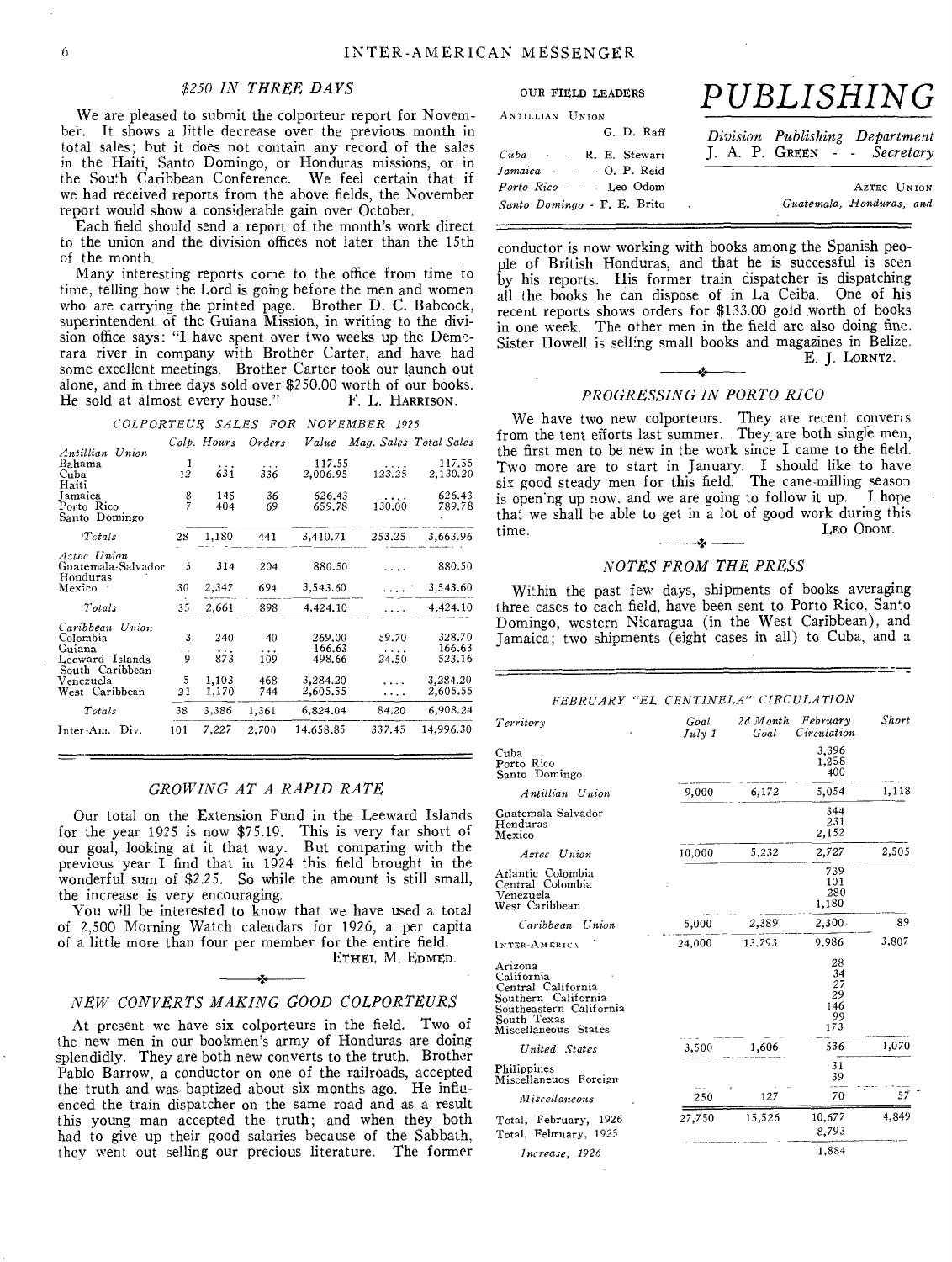| DEPARTMENT                                                          | OUR FIELD LEADERS<br>CARIBBEAN UNION                                                                                        |
|---------------------------------------------------------------------|-----------------------------------------------------------------------------------------------------------------------------|
| H. C. KEPHART, - Manager, Pacific<br>Press, Central American Branch | C. B. Sutton<br>Colombia - F. A. Brower<br>Guiana . C. H. Carter                                                            |
| H. A. B. Robinson<br>Salvador - W. F. Mavers                        | Leeward Islands - Geo. Rickard<br>South Carib. P. E. Shakespeare<br>Venezuela - F. W. Steeves<br>West Carib. - A. V. Larson |

shipment of twenty cases to Venezuela. Another shipment, equivalent to about eight cases, has just been sent by mail to Mexico, and smaller quantities to other fields. Part of these sales will be figured in the February business.

Te first sales report for the year 1926 (appearing in this section) is, we trust, merely an omen of the prosperity to attend the literature work during the entire year. The sale of over \$17,000.00 worth of literature in one month is a higher turn-over than the average monthly sales for any previous year.

The task of preparing the 1926 Ingathering magazines, both in Spanish and English, so that those fields planning early campaigns can have their papers by about the first of March, makes it necessary to do considerable press work in a very brief period of time. To facilitate such work as is entailed in the printing of the covers for the Ingathering papers. covers for the paper-bound books being published. and much other exacting work, our factory has recently had the addition of an automatic job press, which is a great help in the work that is being crowded forward at this time.

We are not especially proud of the appearance of our circulation report for the February issue of *El Centinela,* as .1 whole. While the total circulation is larger than for the same month of 1925, and slightly above that for last month, it i3 quite a bit short of the goal toward which we hope all our

people in this division Will earnestly strive. This month the best advance was made by the Caribbean Union, due to the energetic way Brother A. V. Larson is taking hold of the promotion work in the West Caribbean Conference. If our leaders in all parts of the division would give some special attention and put forth special effort, similar improvement will result in every part of the field. Your cooperation is solicited.

Brother E. R. Johnson and family have just returned from several weeks of vacationing in the cool and pleasant country of Costa Rica. Brother Johnson has greatly enjoyed the relief this period of rest has afforded, and can now enter into his editorial duties for another period, with fresh vigor.

### A. *GOD LEADS HIS SERVANTS TO THOSE WHO SEARCH FOR TRUTH*

There is no department in our entire organization that offers so great an opportunity for personal soul-saving as does the colporteur work. Colporteurs have been directed by the Spirit of the Lord to meet individuals just at the time when the Holy Spirit is impressing them to seek for truth. The following experience illustrates this.

While working with one of our colporteurs we entered the office of a doctor. After

sending him our cards we were asked to come to the guest room and wait. Soon the doctor came and greeted us very pleasantly. We showed him the literature we had We showed him the literature we had and told him of the truth it contained. He appeared much interested, and subscribed for the *Signs of the Times,* adding that he intended to study the Catholic religion.

Of course when we heard this we tried at once to find some way by which he might be directed away from error and led to the truth. He told me that he had every afternoon free from four to five, and arrangements were made to have a worker call once or twice each week for Bible study. The next day I met Elder Kuniya. We called on the man and had an interesting study with him. In our conversation he told us that the night before we called on him with our literature he had heard a Buddhist priest give a radio lecture on religion, which had set him thinking about the future, and that very night he wrote to a Catholic priest asking for literature.

The Holy Spirit is directing God's workers, and surely the faithful colporteur will have many surprises awaiting him when the Lord comes to give His rewards. $-E$ .  $\tilde{J}$ . *Kraft (Japan), quoted from "Far Eastern Promoter.*"

### *HAVE YOU ENROLLED?*

For 1926 Seventh-day Adventists may read some of the best books that have ever been selected for the reading courses. Regardless of age, experience, or position, there are books the reading of which will contribute to your enjoyment of life and to spiritual advancement. Do not allow precious time to slip away before enrolling in one of the courses prepared for 1926. The Ministerial Course, for all mission workers; the auxiliary Ministerial Course, for church officers; the Senior, Junior, or Primary Missionary Volunteer courses, for old and young, large and small; are made up of splendid books. Secure a set. Read!

| CENTRAL AMERICAN BRANCH, PACIFIC PRESS PUBLISHING ASSN.                                                              | SALES REPORT, JANUARY, 1926                          |                                                                       |                                               |                                       |                                                                                |
|----------------------------------------------------------------------------------------------------------------------|------------------------------------------------------|-----------------------------------------------------------------------|-----------------------------------------------|---------------------------------------|--------------------------------------------------------------------------------|
|                                                                                                                      | Subscription                                         | Trade                                                                 | Educational                                   | Tracts                                | Total                                                                          |
| <b>Bahamas</b><br>Cuba<br>Dominicana<br>Haiti<br>Jamaica<br>Porto Rico                                               | 19.90<br>2,954.00<br>1,372.50<br>7.50<br>.<br>799.50 | 19.00<br>60.10<br>35.75<br>67.25<br>76.25<br>219.20                   | 5.40<br>.<br>.<br>15.45<br>$\cdots$           | .<br>$\cdots$<br>72.00<br>.<br>.<br>. | 44.30<br>3,014.10<br>1,480.25<br>74.75<br>91.70<br>1,018.70                    |
| Antillian Union                                                                                                      | 5,153.40                                             | 477.55                                                                | 20.85                                         | 72.00                                 | 5,723.80                                                                       |
| Guatemala-Salvador<br>Honduras<br>Mexico                                                                             | <br>90.00                                            | 9.90<br>14.20<br>.                                                    | .<br>154.20<br>.                              | .<br>5.00<br>.                        | 9.90<br>173.40<br>90.00                                                        |
| Aztec Union                                                                                                          | 90.00                                                | 24.10                                                                 | 154.20                                        | 5.00                                  | 273.30                                                                         |
| Atlantic Colombia<br>Central Colombia<br>Guiana<br>Leeward Islands<br>South Caribbean<br>Venezuela<br>West Caribbean | 31.80<br>7.50<br>2,277,35<br>.<br>7.800.00<br>744.20 | 63.25<br>22.50<br>71.30<br>56.35<br>5.80<br>59.25<br>108.05<br>386.50 | 2.50<br>.<br>$\cdots$<br><br>141.75<br>144.25 | .<br>.<br>.<br>.<br>2.10<br>2.10      | 97.55<br>30.00<br>2,348,65<br>56.35<br>5.80<br>7,859.25<br>996.10<br>11,393.70 |
| Caribbean Union                                                                                                      | 10,860.85                                            | 888.15                                                                | 319.25                                        | 79.10                                 | 17,390.80                                                                      |
| INTER-AMERICA                                                                                                        | 16,104.30                                            |                                                                       |                                               |                                       |                                                                                |

### *COMPARED WITH LAST YEAR'S SALES*

|                       | Antillian | Aztec                  | Caribbean | Inter-    |
|-----------------------|-----------|------------------------|-----------|-----------|
|                       | $U$ nion  | Union                  | Union     | America   |
| Sales. Ian. 1926      | 5.723.80  | 273.30                 | 11,393.70 | 17,390,70 |
| Sales, Jan. 1925      | 701.25    | 3,584,15               | 2.925.10  | 7,210,50  |
| Increase, First Month | 5.022.55  | 3.310.85<br>(Decrease) | 8.468.60  | 10,180,30 |